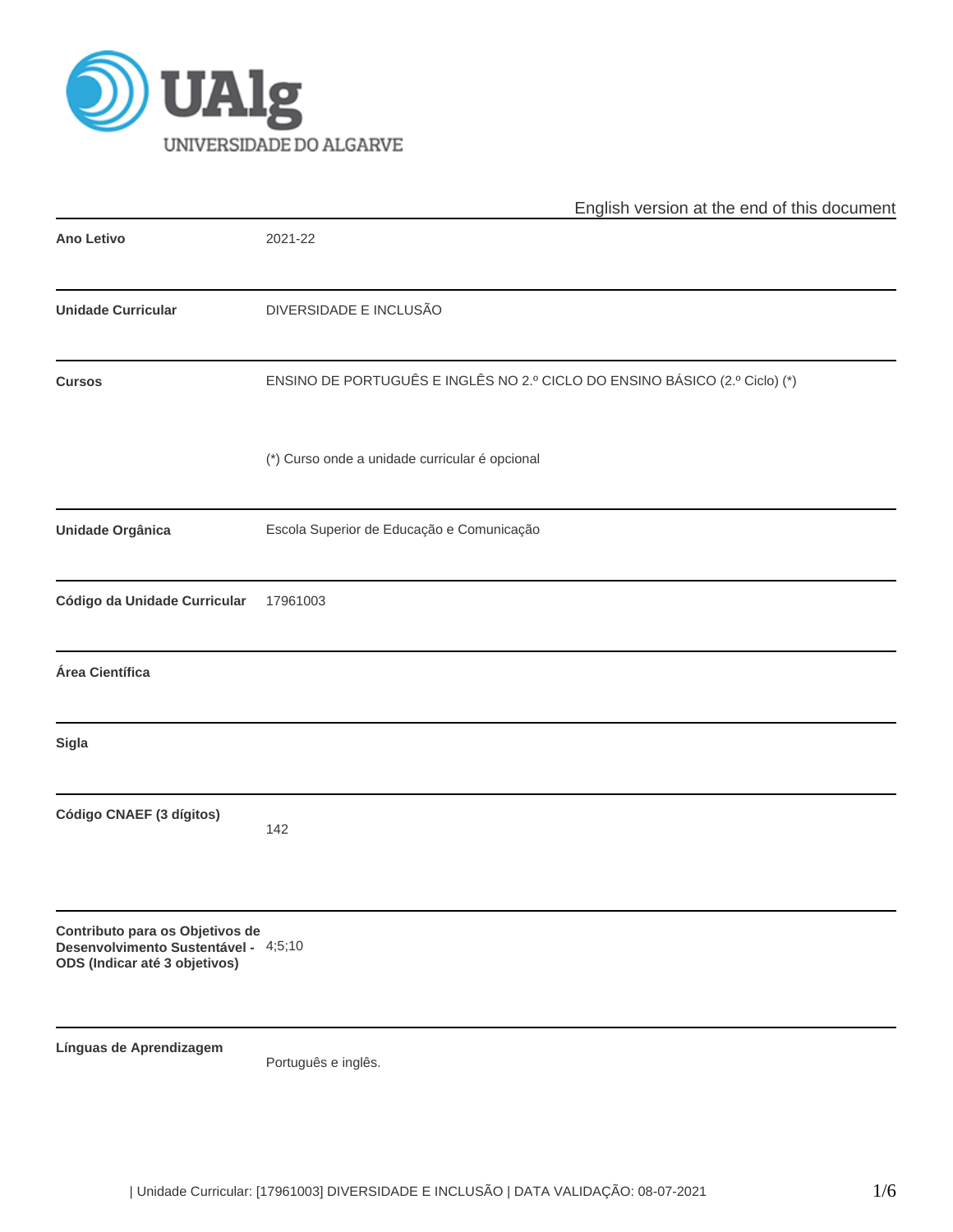

**Modalidade de ensino**

Híbrido (presencial e a distância).

**Docente Responsável** Teresa Cristina Moura Vitorino

| <b>AULA</b><br><b>TIPC</b><br>"RMAL<br>nF.<br>-NTE | <b>TOTAL HORAS DE CONTACTO (*)</b> |
|----------------------------------------------------|------------------------------------|
|----------------------------------------------------|------------------------------------|

\* Para turmas lecionadas conjuntamente, apenas é contabilizada a carga horária de uma delas.

| <b>ANO</b> | <b>PERIODO DE FUNCIONAMENTO*</b> | <b>HORAS DE CONTACTO</b> | I HORAS TOTAIS DE TRABALHO |  |
|------------|----------------------------------|--------------------------|----------------------------|--|
|            | S1                               | 10T; 12.5TP; 2.5OT       | 84                         |  |

\* A-Anual;S-Semestral;Q-Quadrimestral;T-Trimestral

## **Precedências**

Sem precedências

## **Conhecimentos Prévios recomendados**

Nada de específico.

# **Objetivos de aprendizagem (conhecimentos, aptidões e competências)**

- Evidenciar uma atitude crítica e de questionamento no que concerne à diversidade e à inclusão e consequentes respostas educativas.
- Assumir a educação como um processo construtivo de situações de ensino e de aprendizagem, partilhada por diferentes atores da comunidade educativa.
- Reconhecer a diversidade e a inclusão como desafios da comunidade educativa e não como problemas individuais do educador/professor.
- Reconhecer a importância das parcerias de colaboração na resposta educativa à diversidade, numa perspetiva de educação inclusiva.
- Conhecer medidas de intervenção adequadas à diversidade e inclusão na sala de aula e na escola.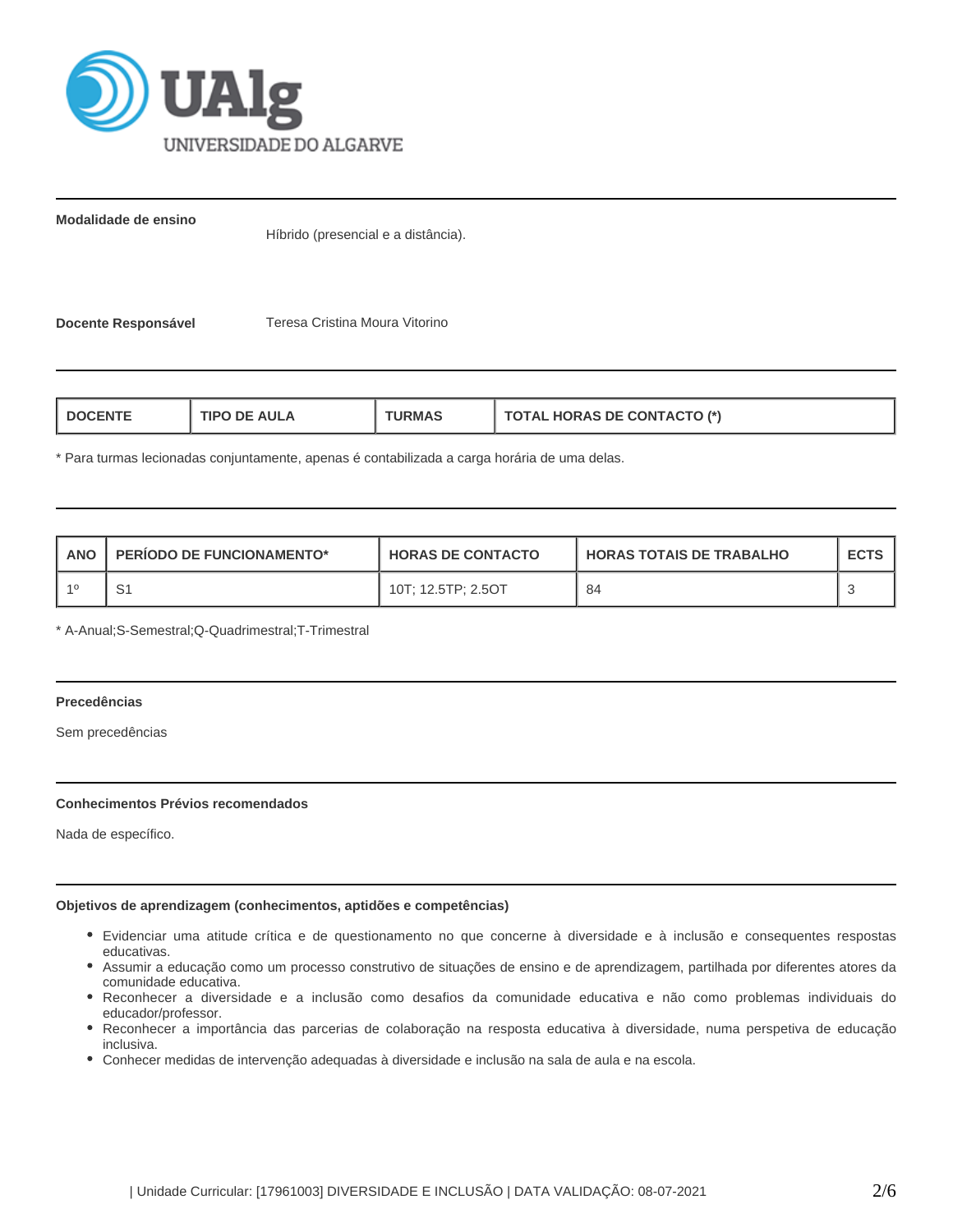

#### **Conteúdos programáticos**

- 1. Equidade, diversidade, inclusão e aprendizagem. Uma educação inclusiva e uma escola inclusiva.
- 2. Aprender e colaborar na resposta à diversidade. Recursos humanos e organizacionais de apoio à aprendizagem e à inclusão. Mobilização dos recursos educativos da comunidade.
- 3. Respostas educativas face à diversidade. A diversidade na sala de aula. Diversidade e diferenciação pedagógica. Medidas de apoio e recursos à aprendizagem e à inclusão. Estratégias de intervenção.
- 4. Colaboração e trabalho de equipa. Parcerias de aprendizagem. A Pesquisa Inclusiva. Os alunos como recurso no processo de aprendizagem e de ensino

#### **Metodologias de ensino (avaliação incluída)**

Metodologia:

Tendo em atenção as necessidades e os interesses dos estudantes, será utilizada uma diversidade de metodologias e de recursos de aprendizagem e de ensino, de modo a favorecer a participação e a estimular a reflexão crítica e colaborativa.

Avaliação :

1. Participação e qualidade das atividades realizadas: 45%

2. Trabalho temático - individual ou em grupos de, no máximo, três elementos - escrito, apresentado e discutido: 55%

## **Bibliografia principal**

- Booth, T. e Ainscow, M. (2011 *). index for inclusion: developing learning and participation in schools<sub>i</sub>. Centre for Studies on Inclusive* Education (CSIE).
- Messiou, K. et al. (2016). Learning from differences: a strategy for teacher development in respect to student diversity. School Effectiveness and School Improvement , 27(1), 45-61. Doi: 10.1080/09243453.2014.966726
- Messiou, K. et al. (2020). Student diversity and student voice conceptualisations in five European countries: Implications for including all students in schools. European Educational Research Journal. Doi: 10.1177/1474904120953241
- Pereira, F. et al. (2018). Para uma Educação Inclusiva: Manual de Apoio à Prática. Ministério da Educação, Direção-Geral da Educação (DGE).
- Vitorino, T. & Santos, J. (2020). Pesquisa inclusiva: diálogo alunos-professores como fator de promoção da educação inclusiva. Rev. Port. de Inv. Educ. , 56-76. https://doi.org/10.34632/investigacaoeducacional.2020.9684.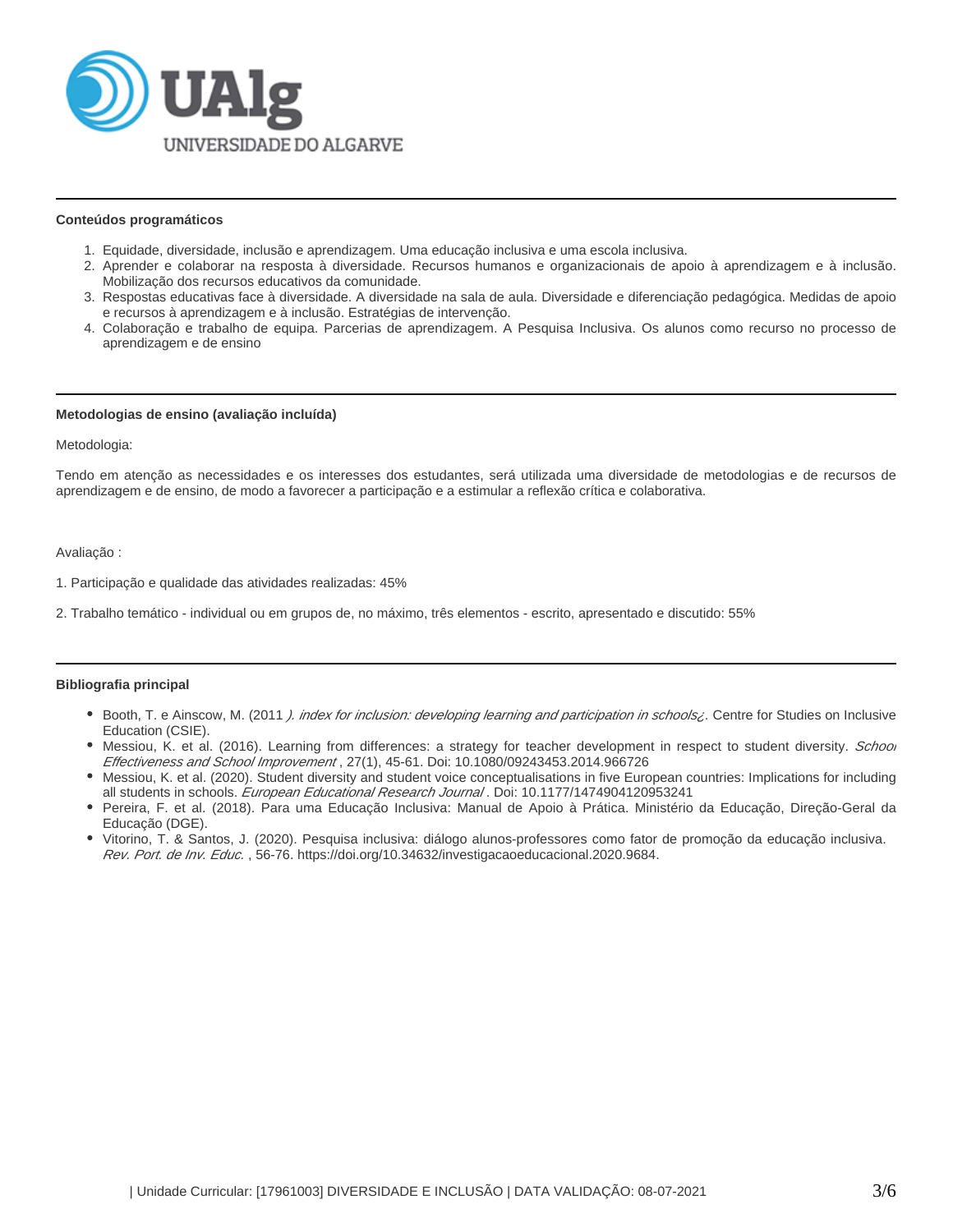

| <b>Academic Year</b>                                                                                   | 2021-22                                                                                        |
|--------------------------------------------------------------------------------------------------------|------------------------------------------------------------------------------------------------|
| <b>Course unit</b>                                                                                     | DIVERSITY AND INCLUSION                                                                        |
| <b>Courses</b>                                                                                         | TEACHING OF PORTUGUESE AND ENGLISH IN THE SECOND CYCLE OF BASIC EDUCATION (*)<br>Common Branch |
|                                                                                                        | (*) Optional course unit for this course                                                       |
| <b>Faculty / School</b>                                                                                | SCHOOL OF EDUCATION AND COMMUNICATION                                                          |
| <b>Main Scientific Area</b>                                                                            |                                                                                                |
| Acronym                                                                                                |                                                                                                |
| <b>CNAEF code (3 digits)</b>                                                                           | 142                                                                                            |
| <b>Contribution to Sustainable</b><br><b>Development Goals - SGD</b><br>(Designate up to 3 objectives) | 4;5;10                                                                                         |
| Language of instruction                                                                                | Portuguese and English.                                                                        |
| <b>Teaching/Learning modality</b>                                                                      | B-learning (presential and online learning).                                                   |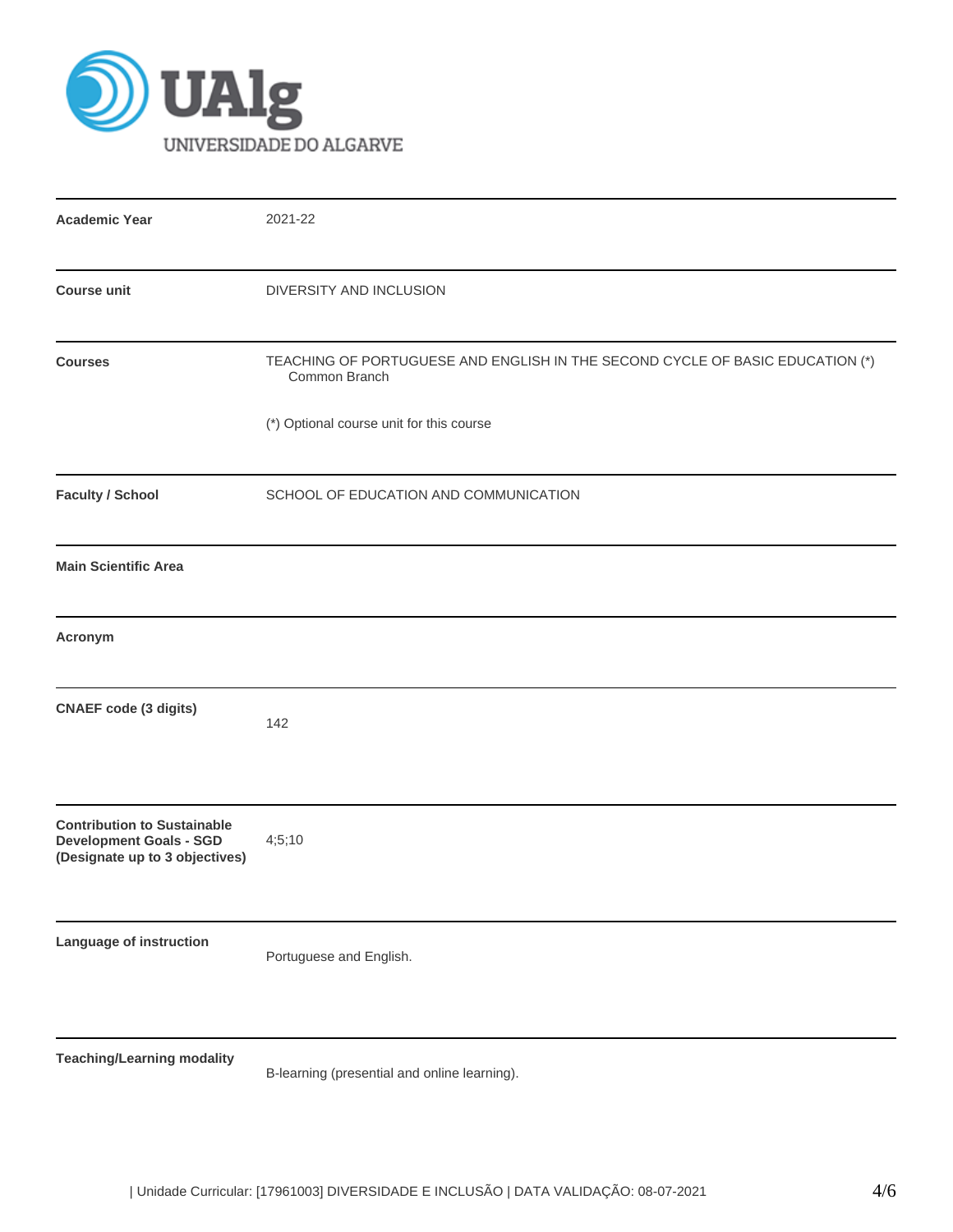

**Coordinating teacher** Teresa Cristina Moura Vitorino

| <b>Teaching</b><br>staff | Гуре | $\mathbf{r}$<br><b>Aours</b><br>$\sim$ |
|--------------------------|------|----------------------------------------|
|                          |      |                                        |

\* For classes taught jointly, it is only accounted the workload of one.

| <b>Contact hours</b>                                                                                                                                                                                                            |  | <b>TD</b> |     |    |   |    |     | `otal |
|---------------------------------------------------------------------------------------------------------------------------------------------------------------------------------------------------------------------------------|--|-----------|-----|----|---|----|-----|-------|
|                                                                                                                                                                                                                                 |  | ے کا ا    | IІC | ΙЮ | Ш | IЮ | IІC | 84    |
| $T$ . The contrast $TD$ . The contrast contrast of $D$ is $D$ and $D$ and the contrast $T$ $D$ . The HMA and $D$ $D$ $D$ and $D$ $T$ is $D$ $T$ is $D$ $T$ is $D$ $T$ is $D$ $T$ is $D$ $T$ is $D$ $T$ is $D$ $T$ is $D$ is $D$ |  |           |     |    |   |    |     |       |

T - Theoretical; TP - Theoretical and practical ; PL - Practical and laboratorial; TC - Field Work; S - Seminar; E - Training; OT - Tutorial; O - Other

#### **Pre-requisites**

no pre-requisites

## **Prior knowledge and skills**

Nothing specific.

# **The students intended learning outcomes (knowledge, skills and competences)**

- Reveal a critical and questioning attitude regarding diversity and inclusion and consequent educational responses.
- Take education as a constructive process of teaching and learning situations, shared by different actors of the educational community.
- Recognize diversity and inclusion as challenges for the educational community and not as individual problems of the educator / teacher.
- Recognize the importance of collaborative partnerships in the educational response to diversity, in a perspective of inclusive education.
- To know intervention methods and procedures that are appropriate to diversity and inclusion in the classroom and school.

# **Syllabus**

- Equity, diversity, inclusion, and learning. An inclusive education and an inclusive school.
- Learn and collaborate in responding to diversity. Human and organizational resources for learning and inclusion. Mobilization of community educational resources.
- Educational responses to diversity. The diversity in the classroom. Diversity and pedagogical differentiation. Support measures and resources for learning and inclusion. Intervention strategies.
- Collaboration and teamwork. Learning partnerships. The Inclusive Inquiry. Students as a resource in the learning and teaching process.